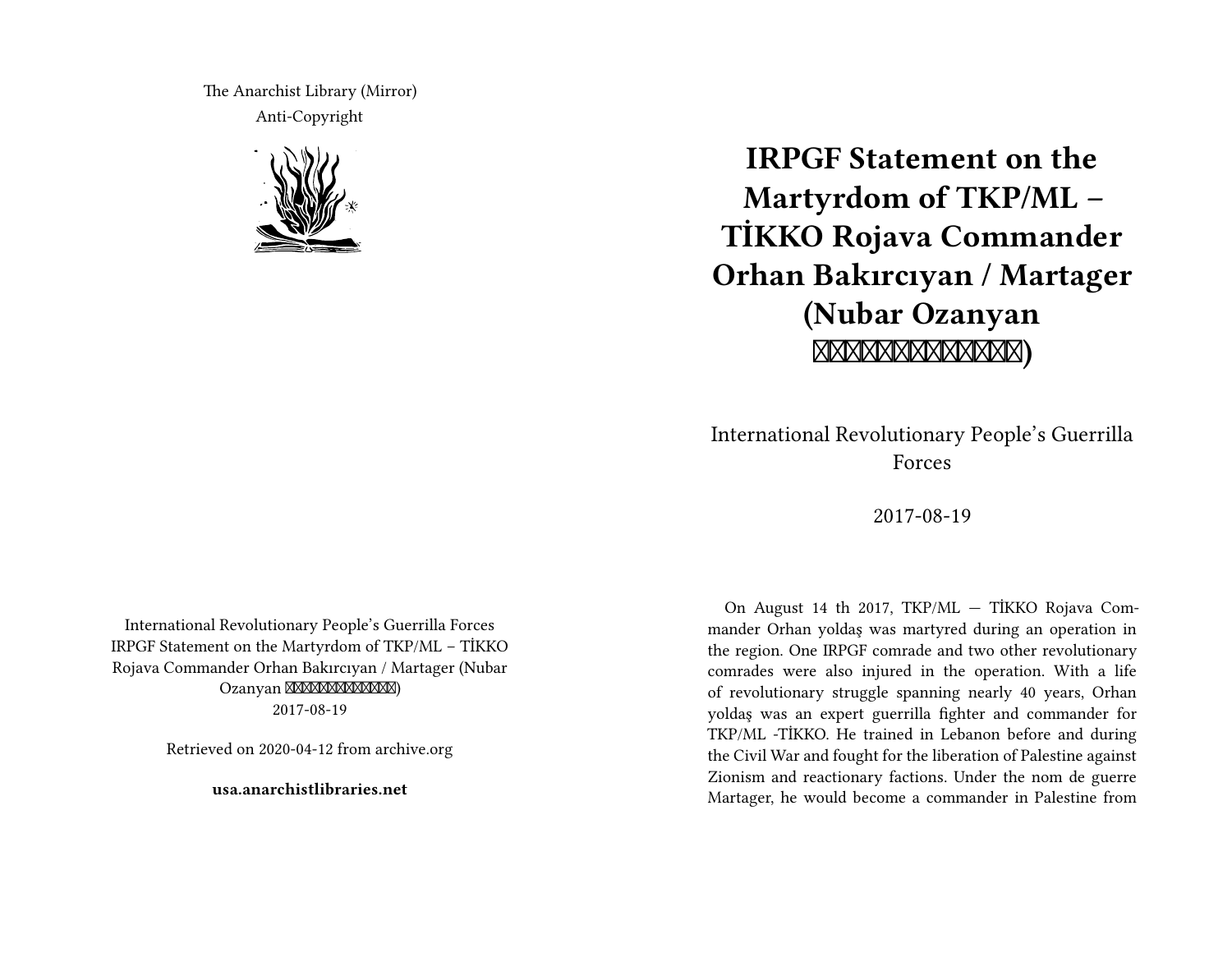1988–1990. Orhan yoldaş as an ethnic Armenian fought against ethnic chauvinism and had a close relationship with AS ALA as well as with the hero, Monte Melkonian. While fighting in Palestine his attention was drawn to the escalating situation in the Nagorno- Karabakh region, and there Orhan commanded Armenian forces from 1991–1992. He returned to the guerrilla forces in Dersim and eventually took command in Iraqi Kurdistan in 2014, and in Rojava in July of 2015 as part of TKP/ML's Middle East command. He fought against Daesh, whom he considered an enemy of the people and of the unity of Kurds, Arabs, Armenians, Turkmen, Assyrians and other minority ethnic groups. Orhan yoldaş was the embodiment of international revolutionary struggle. He trained, fought, and destroyed the enemy in multiple countries spanning the Middle East and beyond.

The IRPGF is based with TİKKO in Rojava and our two groups have been training and conducting operations together for many months. Our relationship has only strengthened over time; built on a deep sense of comradeship, solidarity and love. We are devastated by the loss of Orhan yoldaş who was an inspiration to all of us. In our time together, Orhan taught us what it means to be a guerrilla and how to dedicate one's life to serving the people. Rarely resting during the day, he dedicated his life to constant reading, exercising and weapons training. From the pre-dawn hours until long after sunset, Orhan yoldaş would have a work rhythm that most, even those decades younger than him, could not keep up with. Though he was serious and disciplined, we enjoyed moments of great joy, celebration and laughter together. His boundless and youthful energy was contagious and no doubt came from a deep devotion to the revolutionary struggle. He always remained humble and grounded, never trying to be more than a simple worker.

We marveled at his knowledge and life experiences. We learned from his immense sacrifice and selflessness towards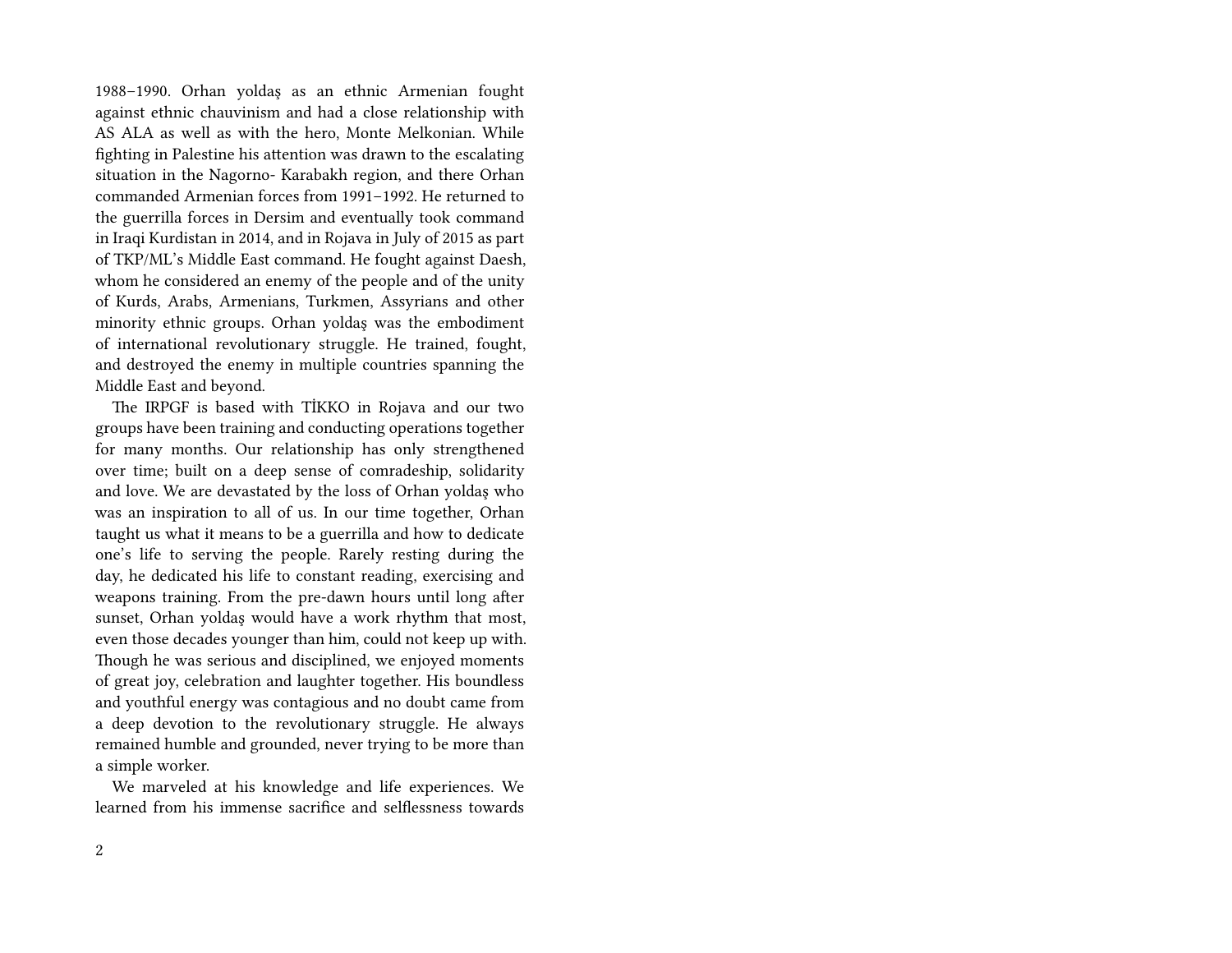all people. The poorest villager turned into his best friend, and he was loved by everyone who met him. We listened to his stories over Arabic coffee; about Palestine, Lebanon and the struggle of Armenians in the 20 th century. We shared such amazing and rich moments with Orhan yoldaş. Often heard saying, "It's the dialectic!", Orhan yoldaş would read and reread Mao's texts for over 40 years taking countless pages of meticulous notes that he would discuss every morning with other TİKKO comrades. He told us that everyday he was still learning new things from Chairman Mao. With us anarchists of the IRPGF, he would speak about our common ideological links, taking the time to read and engage with our texts and analysis. Ideologically, we were bonded as international revolutionaries, anti- imperialists and anti-fascists who sought to fight against the state, hierarchy and bureaucracy. He was dedicated to building long term ties between Maoists and anarchists which he felt was important for advancing the global revolutionary struggle.

Orhan yoldaş, through your life of struggle and revolutionary internationalism, you have opened up the way and showed us the path of the guerrilla. You will always be remembered as our teacher and as a student of the people. A man of little possessions, who gave everything he had to the people, we will remember you with your tattered book of Mao and your Kalashnikov always by your side. You will live on forever in our struggles as we continue to battle the systems, structures and forces you dedicated your entire life to defeating.

### ORHAN YOLDAŞ IS IMMORTAL AND LIVES ON IN THE REVOLUTIONARY STRUGGLE!

### LONG LIVE PROLETARIAN INTERNATIONALISM & THE UNITY OF ALL PEOPLE!

#### VICTORY TO THE PEOPLE S ARMED STRUGGLE AND SELF-DEFENSE!